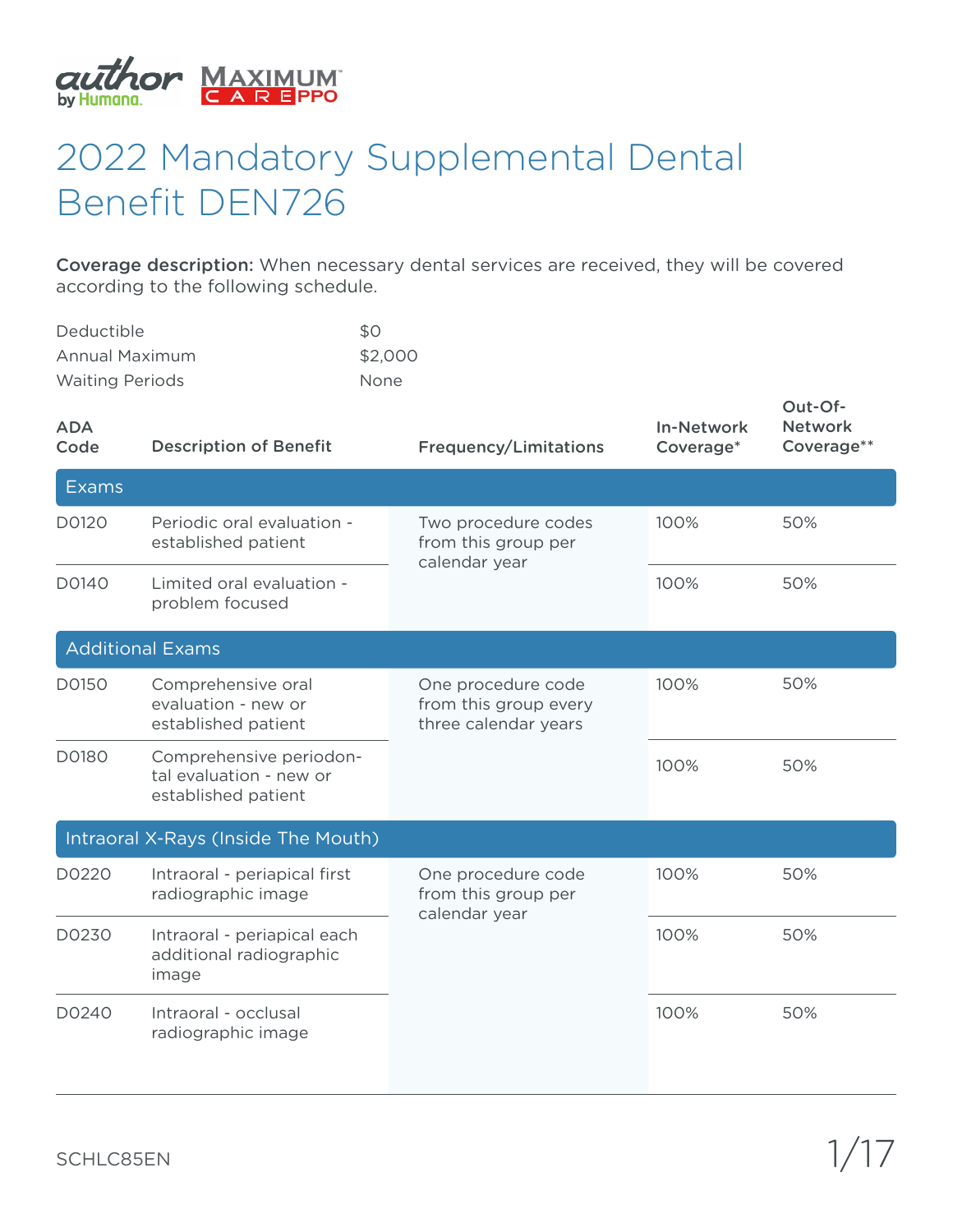

| <b>ADA</b><br>Code | <b>Description of Benefit</b>                                                                                                                                                                                             | <b>Frequency/Limitations</b>                                       | <b>In-Network</b><br>Coverage* | Out-Of-<br><b>Network</b><br>Coverage** |
|--------------------|---------------------------------------------------------------------------------------------------------------------------------------------------------------------------------------------------------------------------|--------------------------------------------------------------------|--------------------------------|-----------------------------------------|
|                    | <b>Full Mouth And Panoramic X-Rays</b>                                                                                                                                                                                    |                                                                    |                                |                                         |
| D0210              | Intraoral - complete series<br>of radiographic images                                                                                                                                                                     | One procedure code<br>from this group every<br>five calendar years | 100%                           | 50%                                     |
| D0330              | Panoramic radiographic<br>image                                                                                                                                                                                           |                                                                    | 100%                           | 50%                                     |
|                    | <b>Bitewing X-Rays</b>                                                                                                                                                                                                    |                                                                    |                                |                                         |
| D0270              | Bitewing - single<br>radiographic image                                                                                                                                                                                   | One procedure code<br>from this group per<br>calendar year         | 100%                           | 50%                                     |
| D0272              | Bitewings - two<br>radiographic images                                                                                                                                                                                    |                                                                    | 100%                           | 50%                                     |
| D0273              | Bitewings - three<br>radiographic images                                                                                                                                                                                  |                                                                    | 100%                           | 50%                                     |
| D0274              | Bitewings - four<br>radiographic images                                                                                                                                                                                   |                                                                    | 100%                           | 50%                                     |
|                    | Prophylaxis (Cleaning)                                                                                                                                                                                                    |                                                                    |                                |                                         |
| D1110              | Prophylaxis Adult<br>(Removal of plaque,<br>calculus and stains from<br>the tooth structures and<br>implants in the permanent<br>and transitional dentition.<br>It is intended to control<br>local irritational factors.) | Two procedure codes<br>per calendar year                           | 100%                           | 50%                                     |
| Fluoride           |                                                                                                                                                                                                                           |                                                                    |                                |                                         |
| D <sub>1206</sub>  | Topical application of<br>fluoride varnish                                                                                                                                                                                | Two procedure codes<br>from this group per                         | 100%                           | 50%                                     |
| D1208              | Topical application of<br>fluoride - excluding varnish                                                                                                                                                                    | calendar year                                                      | 100%                           | 50%                                     |
| Anesthesia         |                                                                                                                                                                                                                           |                                                                    |                                |                                         |
| D9222              | Deep sedation/general<br>anesthesia - first 15<br>minutes                                                                                                                                                                 | As needed with<br>covered codes                                    | 100%                           | 50%                                     |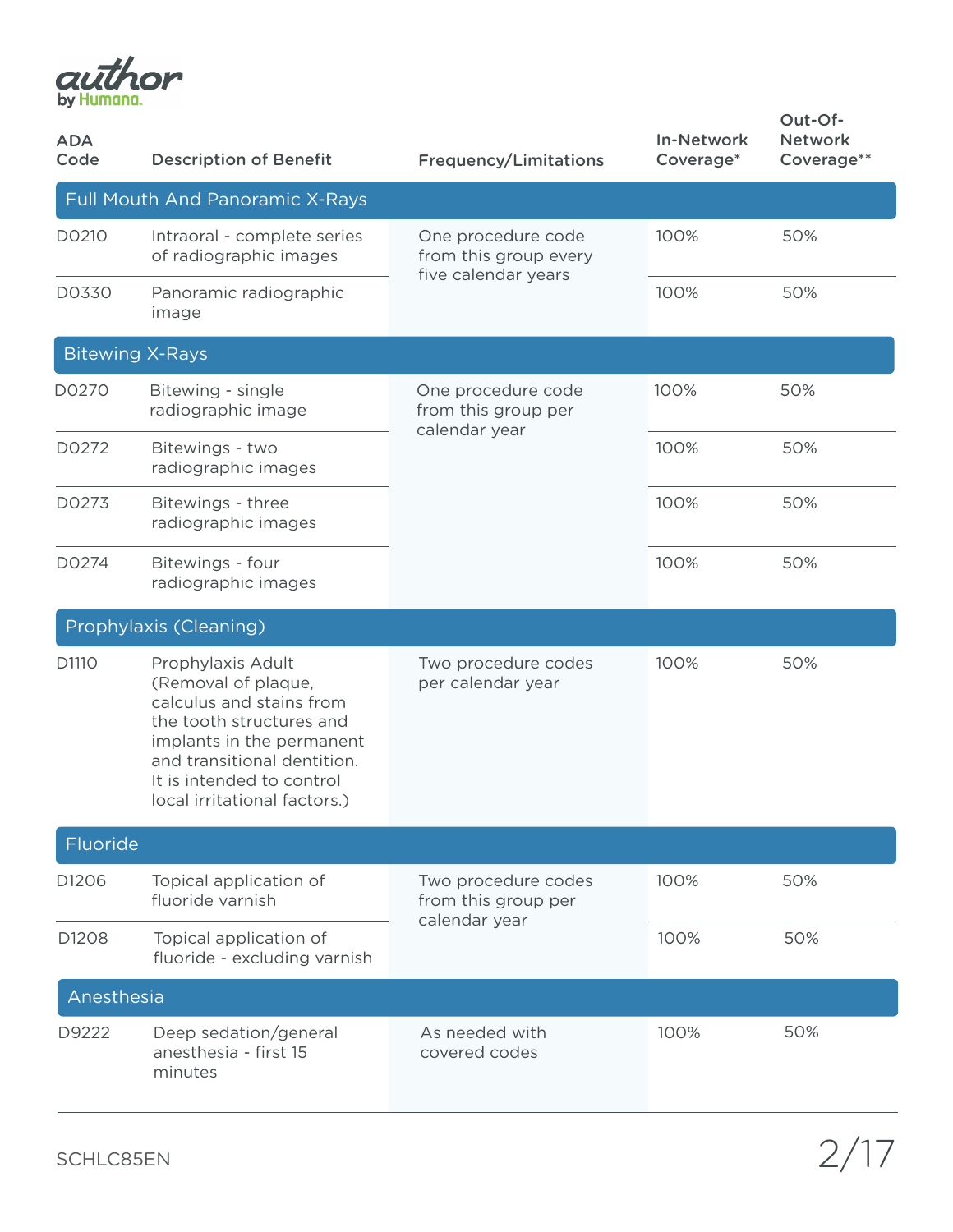

| <b>ADA</b><br>Code | <b>Description of Benefit</b>                                                                          | <b>Frequency/Limitations</b>                                | <b>In-Network</b><br>Coverage* | Out-Of-<br><b>Network</b><br>Coverage** |
|--------------------|--------------------------------------------------------------------------------------------------------|-------------------------------------------------------------|--------------------------------|-----------------------------------------|
|                    | Anesthesia (Continued)                                                                                 |                                                             |                                |                                         |
| D9223              | Deep sedation/general<br>anesthesia - each<br>subsequent 15 minute<br>increment                        | As needed with<br>covered codes                             | 100%                           | 50%                                     |
| D9230              | Inhalation of nitrous oxide/<br>analgesia, anxiolysis                                                  |                                                             | 100%                           | 50%                                     |
| D9239              | Intravenous moderate<br>(conscious) sedation/<br>analgesia - first 15 minutes                          |                                                             | 100%                           | 50%                                     |
| D9243              | Intravenous moderate<br>(conscious) sedation/<br>analgesia - each<br>subsequent 15 minute<br>increment |                                                             | 100%                           | 50%                                     |
| D9910              | Application of<br>desensitizing medicament                                                             |                                                             | 100%                           | 50%                                     |
|                    | <b>Restorations (Fillings)</b>                                                                         |                                                             |                                |                                         |
| D2140              | Amalgam - one surface,<br>primary or permanent                                                         | Two procedure codes<br>from this group per<br>calendar year | 50%                            | 45%                                     |
| D2150              | Amalgam - two surfaces,<br>primary or permanent                                                        |                                                             | 50%                            | 45%                                     |
| D2160              | Amalgam - three surfaces,<br>primary or permanent                                                      |                                                             | 50%                            | 45%                                     |
| D2161              | Amalgam - four or<br>more surfaces, primary<br>or permanent                                            |                                                             | 50%                            | 45%                                     |
| D2330              | Resin-based composite -<br>one surface, anterior (front)                                               |                                                             | 50%                            | 45%                                     |
| D2331              | Resin-based composite<br>- two surfaces, anterior<br>(front)                                           |                                                             | 50%                            | 45%                                     |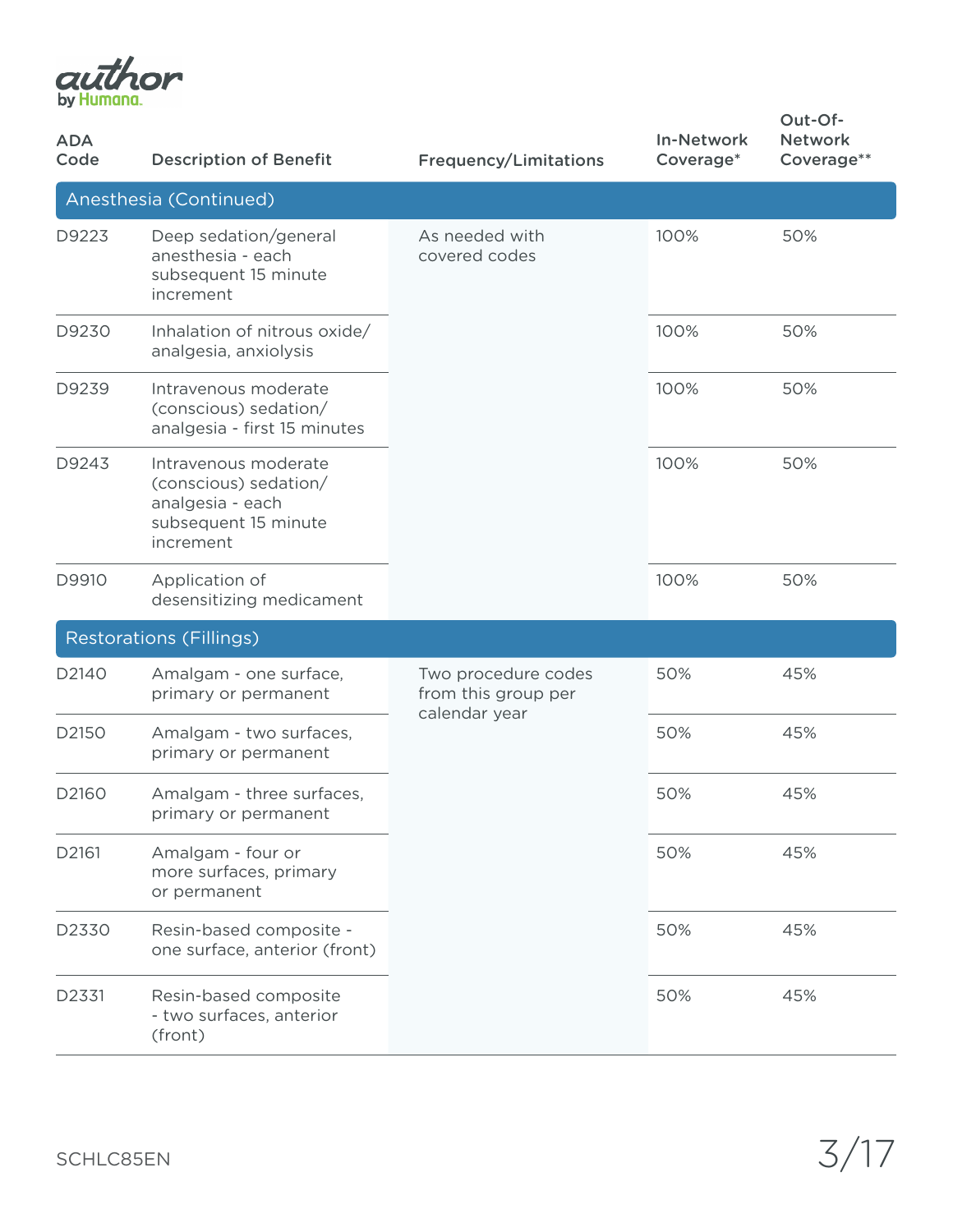

| <b>ADA</b><br>Code | <b>Description of Benefit</b>                                                                | <b>Frequency/Limitations</b>                                       | <b>In-Network</b><br>Coverage* | Out-Of-<br><b>Network</b><br>Coverage** |
|--------------------|----------------------------------------------------------------------------------------------|--------------------------------------------------------------------|--------------------------------|-----------------------------------------|
|                    | Restorations (Fillings) (Continued)                                                          |                                                                    |                                |                                         |
| D2332              | Resin-based composite<br>- three surfaces, anterior<br>(front)                               | Two procedure codes<br>from this group per<br>calendar year        | 50%                            | 45%                                     |
| D2335              | Resin-based composite<br>- four or more surfaces<br>or involving incisal angle<br>(anterior) |                                                                    | 50%                            | 45%                                     |
| D2391              | Resin-based composite<br>- one surface, posterior<br>(back)                                  |                                                                    | 50%                            | 45%                                     |
| D2392              | Resin-based composite<br>- two surfaces, posterior<br>(back)                                 |                                                                    | 50%                            | 45%                                     |
| D2393              | Resin-based composite -<br>three surfaces, posterior<br>(back)                               |                                                                    | 50%                            | 45%                                     |
| D2394              | Resin-based composite<br>- four or more surfaces,<br>posterior (back)                        |                                                                    | 50%                            | 45%                                     |
|                    | <b>Re-Cement Of Crown</b>                                                                    |                                                                    |                                |                                         |
| D2910              | Re-cement or re-bond<br>inlay, onlay, veneer or<br>partial coverage<br>restoration           | One procedure code<br>from this group every<br>five calendar years | 50%                            | 45%                                     |
| D2915              | Re-cement or re-bond<br>indirectly fabricated<br>or prefabricated post<br>and core           |                                                                    | 50%                            | 45%                                     |
| D2920              | Re-cement or re-bond<br>crown                                                                |                                                                    | 50%                            | 45%                                     |
|                    | <b>Re-Cement Of Denture</b>                                                                  |                                                                    |                                |                                         |
| D6930              | Re-cement or re-bond<br>fixed partial denture                                                | One procedure code<br>every five calendar years                    | 50%                            | 45%                                     |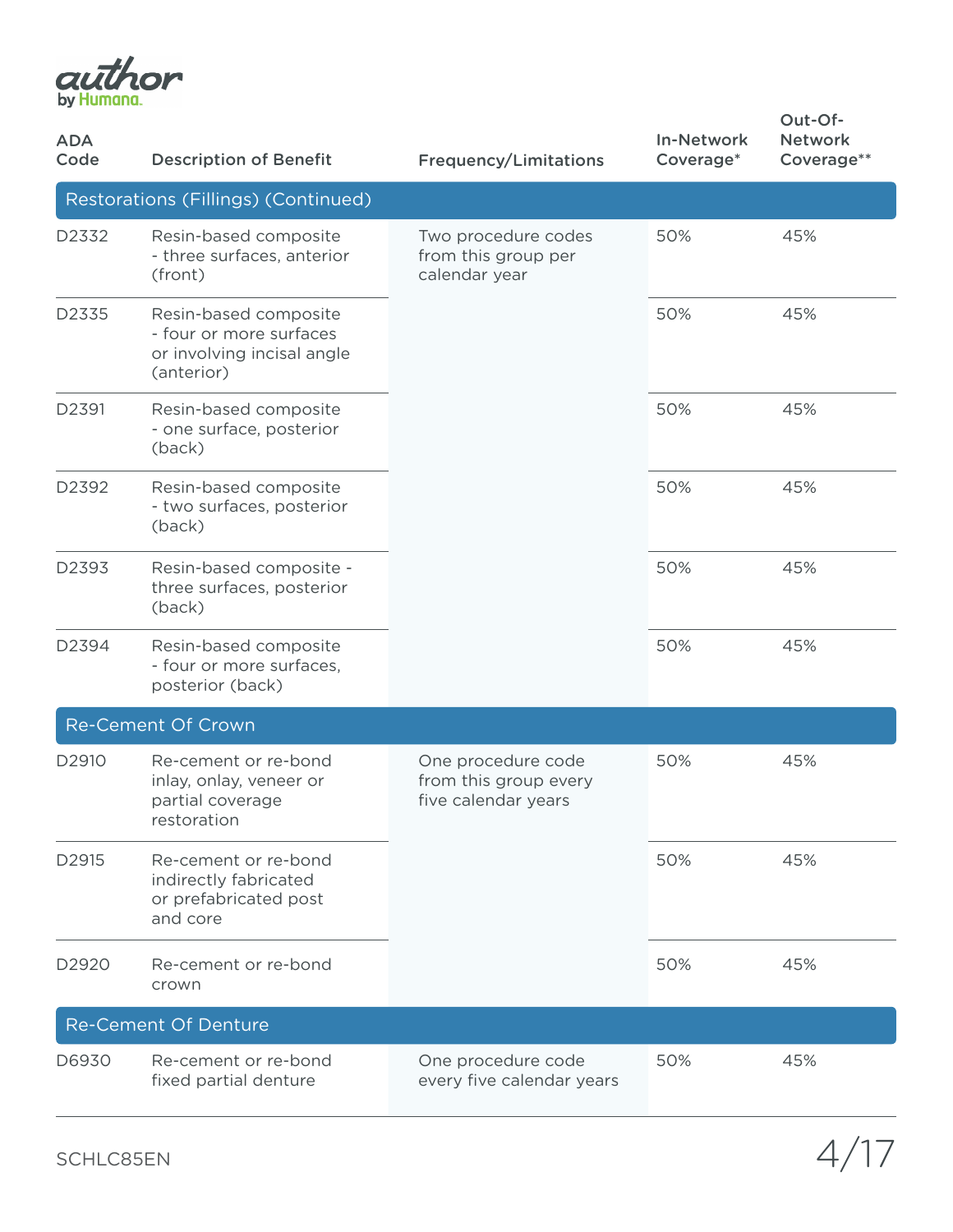

| <b>ADA</b><br>Code | <b>Description of Benefit</b>                                                                                                                              | <b>Frequency/Limitations</b>                                | <b>In-Network</b><br>Coverage* | Out-Of-<br><b>Network</b><br>Coverage** |
|--------------------|------------------------------------------------------------------------------------------------------------------------------------------------------------|-------------------------------------------------------------|--------------------------------|-----------------------------------------|
| <b>Extractions</b> |                                                                                                                                                            |                                                             |                                |                                         |
| D7140              | Extraction, erupted tooth<br>or exposed root (elevation<br>and/or forceps removal)                                                                         | Unlimited                                                   | 50%                            | 45%                                     |
| D7210              | Extraction, erupted tooth<br>requiring removal of bone<br>and/or sectioning of tooth,<br>and including elevation<br>of mucoperiosteal flap<br>if indicated |                                                             | 50%                            | 45%                                     |
|                    | <b>Emergency Treatment Of Pain</b>                                                                                                                         |                                                             |                                |                                         |
| D9110              | Palliative (emergency)<br>treatment of dental pain -<br>minor procedure                                                                                    | Two procedure codes<br>per calendar year                    | 50%                            | 45%                                     |
| Crowns             |                                                                                                                                                            |                                                             |                                |                                         |
| D2510              | Inlay - metallic - one surface<br>(alternate benefit only)                                                                                                 | Two procedure codes<br>from this group per<br>calendar year | 30%                            | 25%                                     |
| D2520              | Inlay - metallic -<br>two surfaces<br>(alternate benefit only)                                                                                             |                                                             | 30%                            | 25%                                     |
| D2530              | Inlay - metallic -<br>three or more surfaces<br>(alternate benefit only)                                                                                   |                                                             | 30%                            | 25%                                     |
| D2542              | Onlay - metallic -<br>two surfaces                                                                                                                         |                                                             | 30%                            | 25%                                     |
| D2543              | Onlay - metallic -<br>three surfaces                                                                                                                       |                                                             | 30%                            | 25%                                     |
| D2544              | Onlay - metallic -<br>four or more surfaces                                                                                                                |                                                             | 30%                            | 25%                                     |
| D2610              | Inlay - porcelain/ceramic -<br>one surface<br>(alternate benefit only)                                                                                     |                                                             | 30%                            | 25%                                     |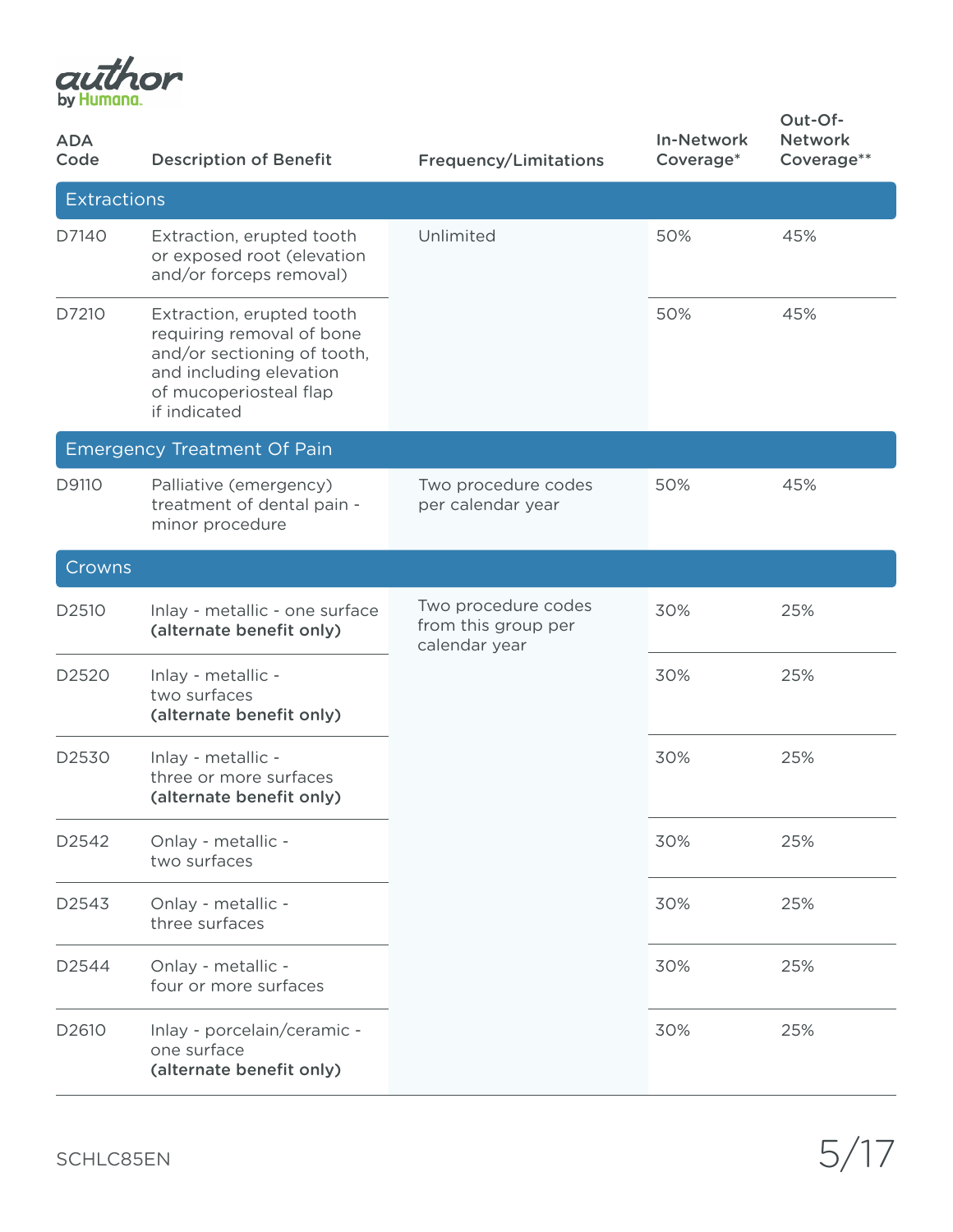

| <b>ADA</b><br>Code | <b>Description of Benefit</b>                                                            | <b>Frequency/Limitations</b>                                | <b>In-Network</b><br>Coverage* | Out-Of-<br><b>Network</b><br>Coverage** |
|--------------------|------------------------------------------------------------------------------------------|-------------------------------------------------------------|--------------------------------|-----------------------------------------|
|                    | Crown (Continued)                                                                        |                                                             |                                |                                         |
| D2620              | Inlay - porcelain/ceramic -<br>two surfaces<br>(alternate benefit only)                  | Two procedure codes<br>from this group per<br>calendar year | 30%                            | 25%                                     |
| D2630              | Inlay - porcelain/ceramic -<br>three or more surfaces<br>(alternate benefit only)        |                                                             | 30%                            | 25%                                     |
| D <sub>2642</sub>  | Onlay - porcelain/<br>ceramic - two surfaces                                             |                                                             | 30%                            | 25%                                     |
| D2643              | Onlay - porcelain/<br>ceramic - three surfaces                                           |                                                             | 30%                            | 25%                                     |
| D2644              | Onlay - porcelain/ceramic -<br>four or more surfaces                                     |                                                             | 30%                            | 25%                                     |
| D2650              | Inlay - resin-based<br>composite - one surface<br>(alternate benefit only)               |                                                             | 30%                            | 25%                                     |
| D2651              | Inlay - resin-based<br>composite - two surfaces<br>(alternate benefit only)              |                                                             | 30%                            | 25%                                     |
| D2652              | Inlay - resin-based<br>composite - three or<br>more surfaces<br>(alternate benefit only) |                                                             | 30%                            | 25%                                     |
| D2662              | Onlay - resin-based<br>composite - two surfaces                                          |                                                             | 30%                            | 25%                                     |
| D2663              | Onlay - resin-based<br>composite - three surfaces                                        |                                                             | 30%                            | 25%                                     |
| D2664              | Onlay - resin-based<br>composite - four or<br>more surfaces                              |                                                             | 30%                            | 25%                                     |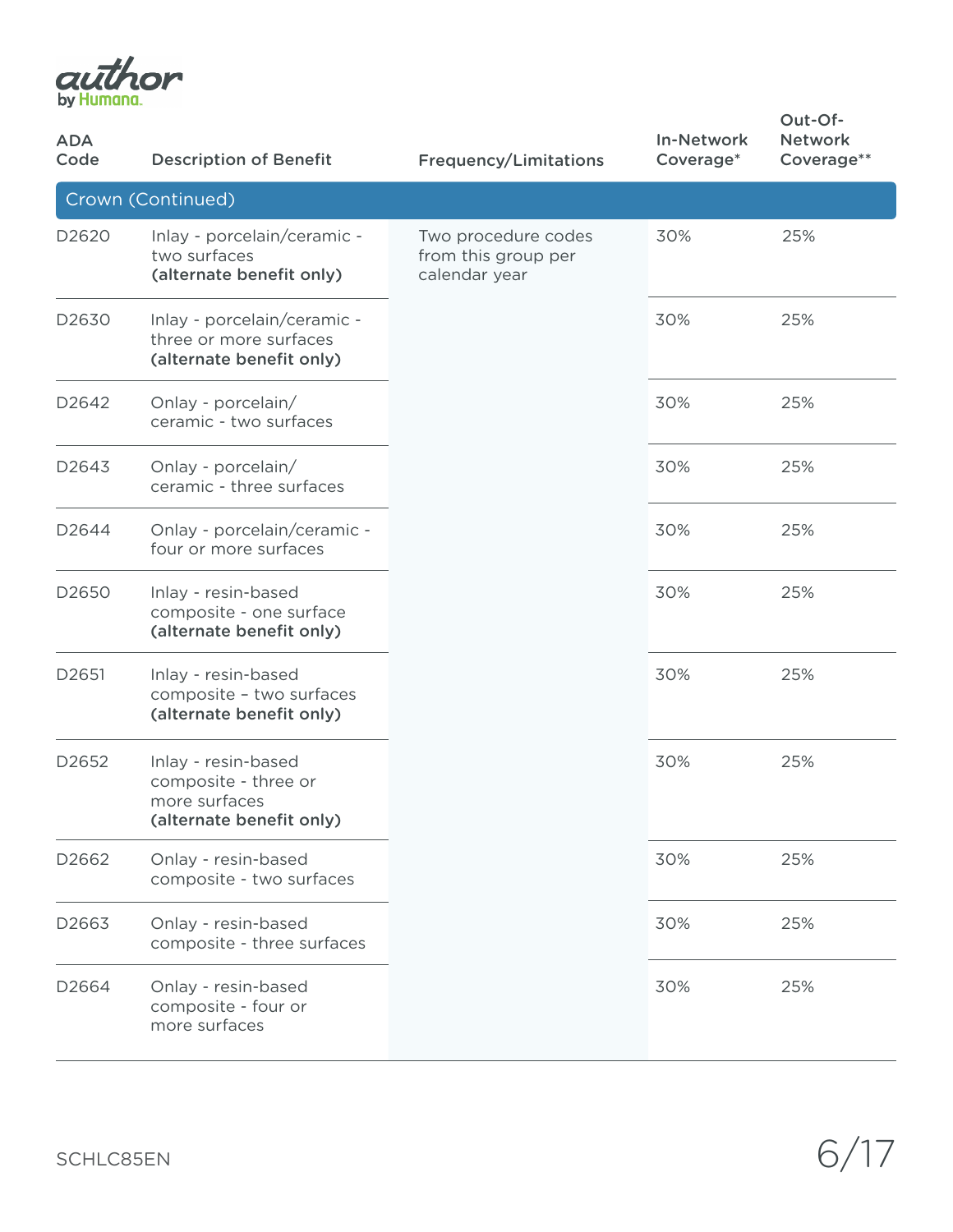

| <b>ADA</b><br>Code | <b>Description of Benefit</b>                              | <b>Frequency/Limitations</b>                                | <b>In-Network</b><br>Coverage* | Out-Of-<br><b>Network</b><br>Coverage** |
|--------------------|------------------------------------------------------------|-------------------------------------------------------------|--------------------------------|-----------------------------------------|
|                    | Crown (Continued)                                          |                                                             |                                |                                         |
| D2710              | Crown - resin-based<br>composite (indirect)                | Two procedure codes<br>from this group per<br>calendar year | 30%                            | 25%                                     |
| D2712              | Crown - 3/4 resin-based<br>composite (indirect)            |                                                             | 30%                            | 25%                                     |
| D2720              | Crown - resin with high<br>noble metal                     |                                                             | 30%                            | 25%                                     |
| D2721              | Crown - resin with<br>predominantly base metal             |                                                             | 30%                            | 25%                                     |
| D2722              | Crown - resin with<br>noble metal                          |                                                             | 30%                            | 25%                                     |
| D2740              | Crown - porcelain/ceramic                                  |                                                             | 30%                            | 25%                                     |
| D2750              | Crown - porcelain fused<br>to high noble metal             |                                                             | 30%                            | 25%                                     |
| D2751              | Crown - porcelain fused to<br>predominantly base metal     |                                                             | 30%                            | 25%                                     |
| D2752              | Crown - porcelain fused<br>to noble metal                  |                                                             | 30%                            | 25%                                     |
| D2753              | Crown - porcelain fused to<br>titanium and titanium alloys |                                                             | 30%                            | 25%                                     |
| D2780              | Crown - 3/4 cast high<br>noble metal                       |                                                             | 30%                            | 25%                                     |
| D2781              | Crown - 3/4 cast<br>predominantly base metal               |                                                             | 30%                            | 25%                                     |
| D2782              | Crown - 3/4 cast<br>noble metal                            |                                                             | 30%                            | 25%                                     |
| D2783              | Crown - 3/4 porcelain/<br>ceramic                          |                                                             | 30%                            | 25%                                     |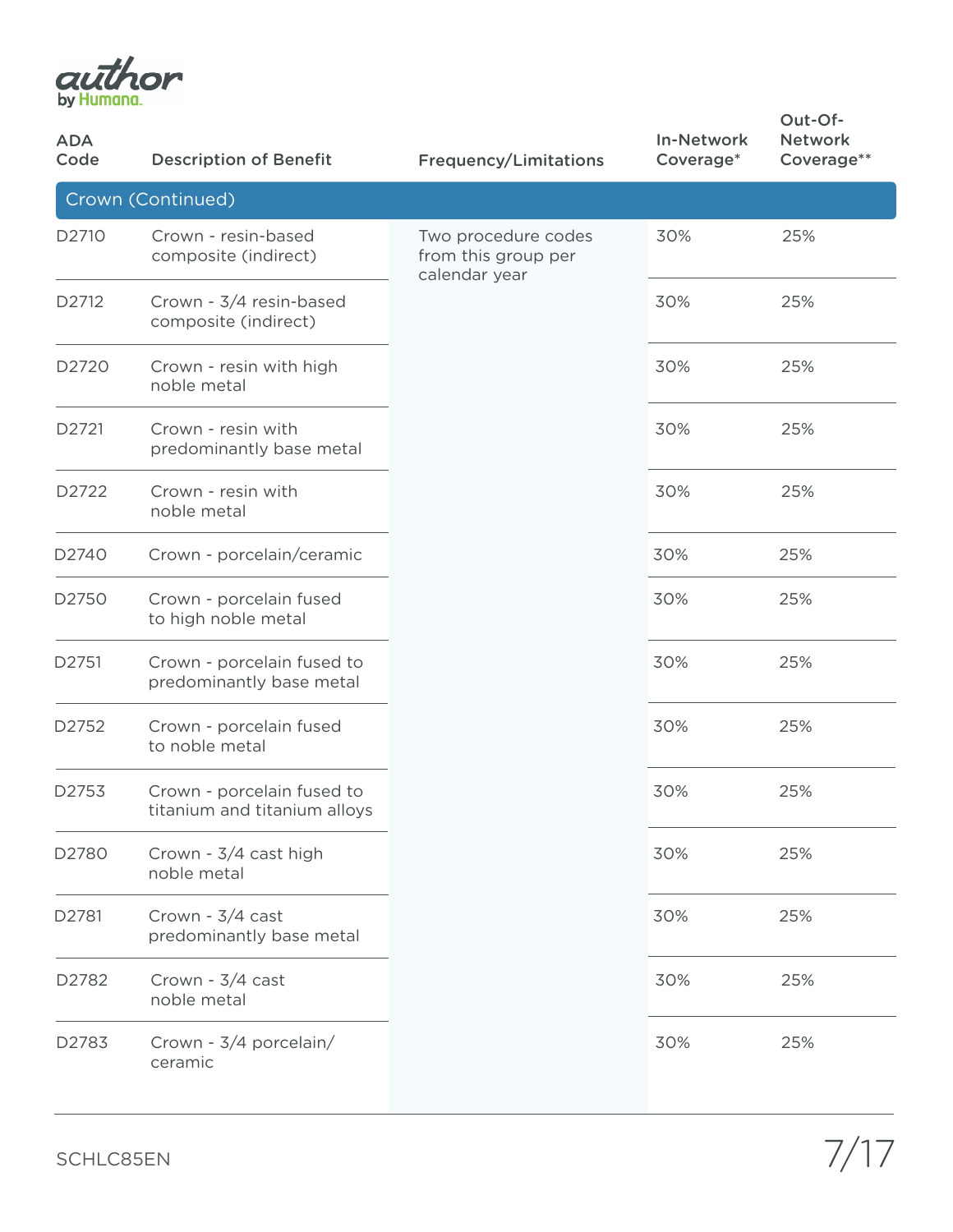

| <b>ADA</b><br>Code | <b>Description of Benefit</b>                                                | <b>Frequency/Limitations</b>                                                     | <b>In-Network</b><br>Coverage* | Out-Of-<br><b>Network</b><br>Coverage** |
|--------------------|------------------------------------------------------------------------------|----------------------------------------------------------------------------------|--------------------------------|-----------------------------------------|
|                    | Crown (Continued)                                                            |                                                                                  |                                |                                         |
| D2790              | Crown - full cast high<br>noble metal                                        | Two procedure codes<br>from this group per<br>calendar year                      | 30%                            | 25%                                     |
| D2791              | Crown - full cast<br>predominantly base metal                                |                                                                                  | 30%                            | 25%                                     |
| D2792              | Crown - full cast<br>noble metal                                             |                                                                                  | 30%                            | 25%                                     |
| D2794              | Crown - titanium and<br>titanium alloys                                      |                                                                                  | 30%                            | 25%                                     |
|                    | <b>Endodontic Services</b>                                                   |                                                                                  |                                |                                         |
| D3310              | Endodontic therapy,<br>anterior tooth (excluding<br>final restoration)       | One procedure code<br>from this group per<br>calendar year                       | 30%                            | 25%                                     |
| D3320              | Endodontic therapy,<br>premolar tooth (excluding<br>final restoration)       |                                                                                  | 30%                            | 25%                                     |
| D3330              | Endodontic therapy, molar<br>tooth (excluding final<br>restoration)          |                                                                                  | 30%                            | 25%                                     |
| D3346              | Retreatment of previous<br>root canal therapy -<br>anterior                  |                                                                                  | 30%                            | 25%                                     |
| D3347              | Retreatment of previous<br>root canal therapy -<br>premolar                  |                                                                                  | 30%                            | 25%                                     |
| D3348              | Retreatment of previous<br>root canal therapy - molar                        |                                                                                  | 30%                            | 25%                                     |
|                    | Periodontal Scaling And Root Planing                                         |                                                                                  |                                |                                         |
| D4341              | Periodontal scaling and<br>root planing - four or more<br>teeth per quadrant | One procedure code per<br>quadrant from this group<br>every three calendar years | 30%                            | 25%                                     |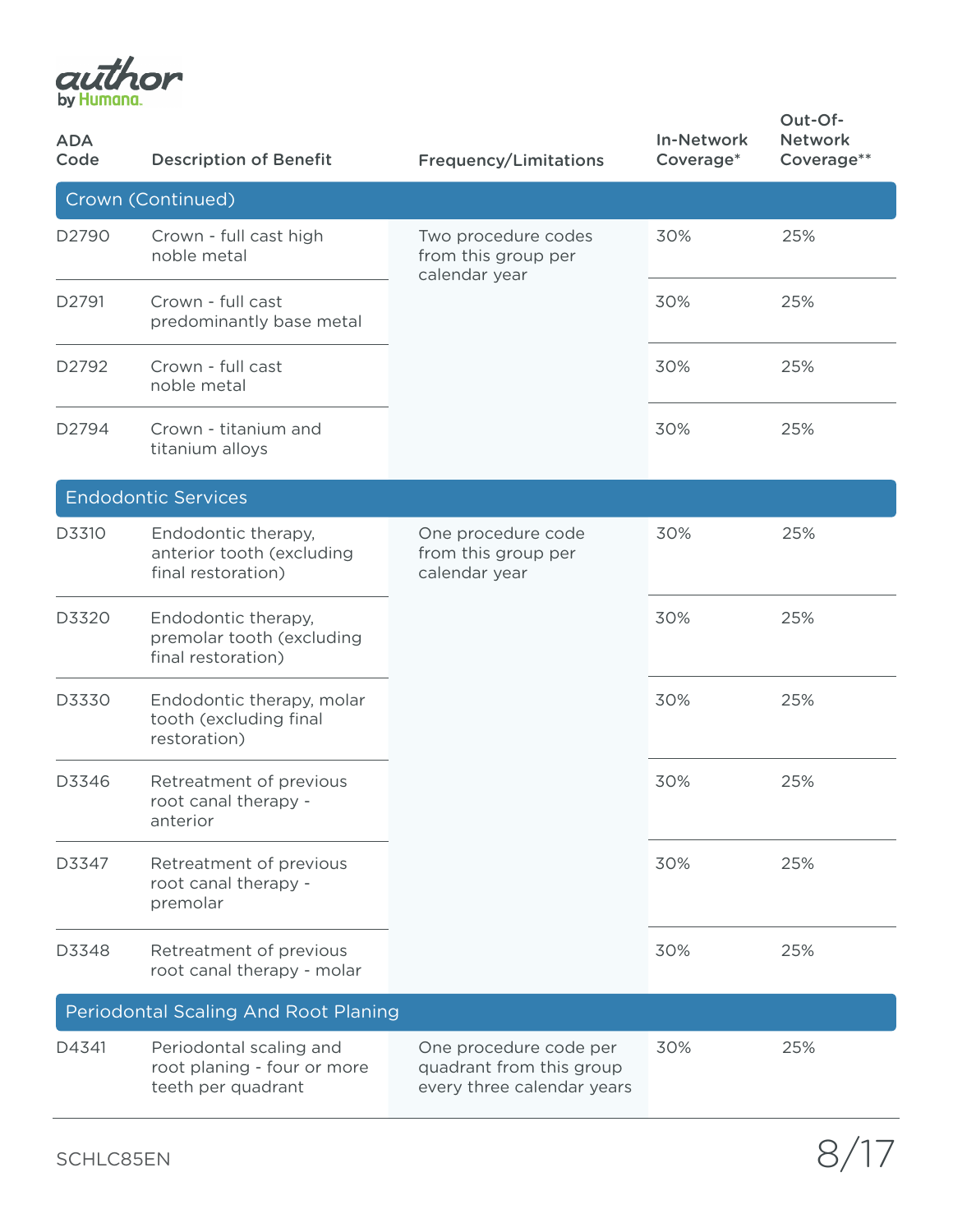

| <b>ADA</b><br>Code | <b>Description of Benefit</b>                                                                                               | <b>Frequency/Limitations</b>                                                     | <b>In-Network</b><br>Coverage* | Out-Of-<br><b>Network</b><br>Coverage** |
|--------------------|-----------------------------------------------------------------------------------------------------------------------------|----------------------------------------------------------------------------------|--------------------------------|-----------------------------------------|
|                    | Periodontal Scaling And Root Planing (Continued)                                                                            |                                                                                  |                                |                                         |
| D4342              | Periodontal scaling and<br>root planing - one to three<br>teeth per quadrant                                                | One procedure code per<br>quadrant from this group<br>every three calendar years | 30%                            | 25%                                     |
|                    | Scaling - Moderate Gingival Inflammation                                                                                    |                                                                                  |                                |                                         |
| D4346              | Scaling in presence of<br>generalized moderate<br>or severe gingival<br>inflammation - full mouth,<br>after oral evaluation | One procedure code every<br>three calendar years                                 | 30%                            | 25%                                     |
|                    | <b>Periodontal Maintenance</b>                                                                                              |                                                                                  |                                |                                         |
| D4910              | Periodontal maintenance                                                                                                     | Four procedure codes<br>per calendar year                                        | 30%                            | 25%                                     |
|                    | Complete Dentures (Including Routine Post-Delivery Care)                                                                    |                                                                                  |                                |                                         |
| D5110              | Complete denture -<br>maxillary                                                                                             | One upper and lower<br>complete denture every<br>five calendar years             | 30%                            | 25%                                     |
| D5120              | Complete denture -<br>mandibular                                                                                            |                                                                                  | 30%                            | 25%                                     |
| D5130              | Immediate denture -<br>maxillary                                                                                            |                                                                                  | 30%                            | 25%                                     |
| D5140              | Immediate denture -<br>mandibular                                                                                           |                                                                                  | 30%                            | 25%                                     |
|                    | Removable Partial Dentures (Including Routine Post-Delivery Care)                                                           |                                                                                  |                                |                                         |
| D5211              | Maxillary partial denture -<br>resin base (including<br>retentive/clasping<br>materials, rests and teeth)                   | One upper and lower<br>partial denture every<br>five calendar years              | 30%                            | 25%                                     |
| D5212              | Mandibular partial denture<br>- resin base (including<br>retentive/clasping<br>materials, rests and teeth)                  |                                                                                  | 30%                            | 25%                                     |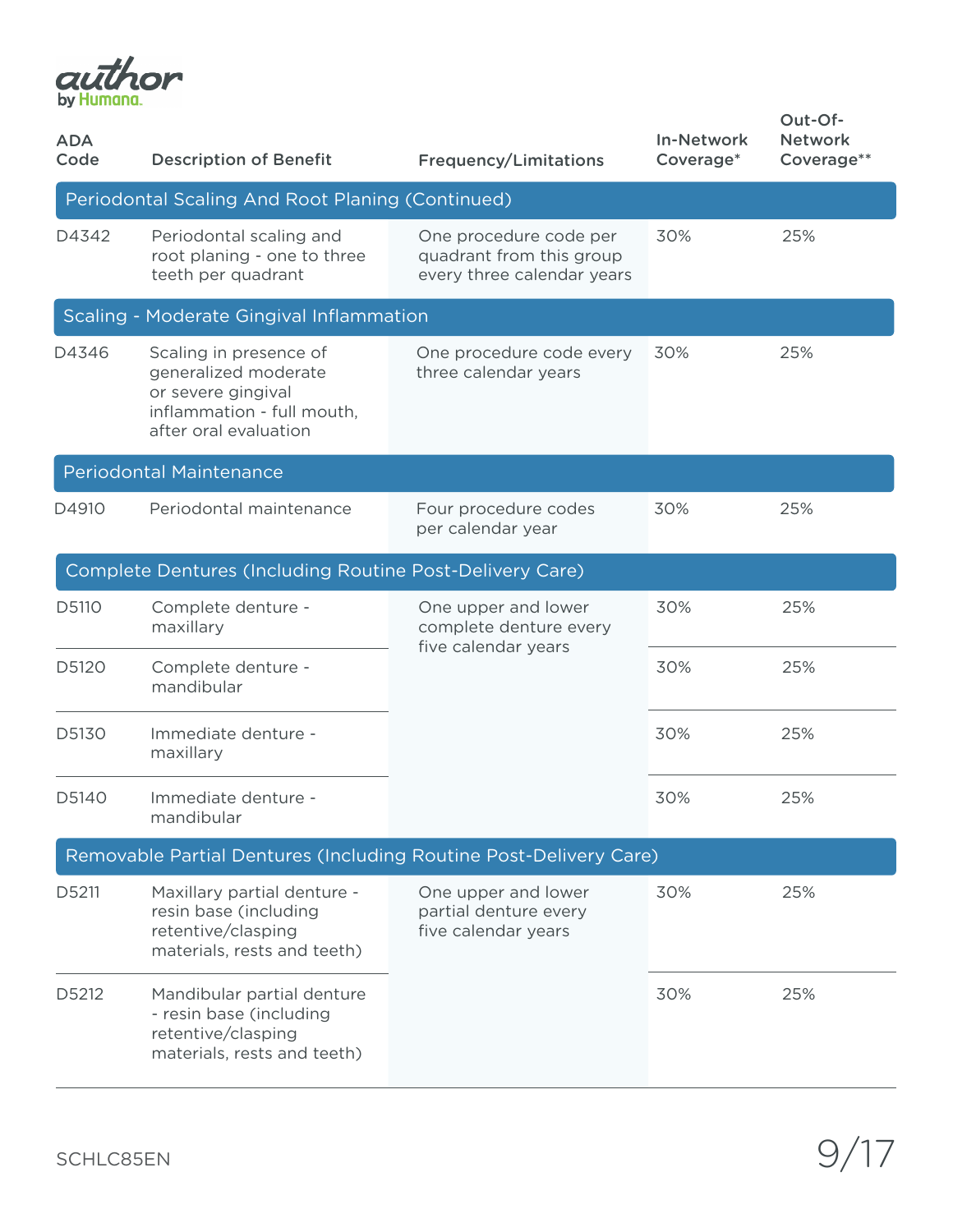

| <b>ADA</b><br>Code | <b>Description of Benefit</b>                                                                                                                                 | <b>Frequency/Limitations</b>                                        | <b>In-Network</b><br>Coverage* | Out-Of-<br><b>Network</b><br>Coverage** |
|--------------------|---------------------------------------------------------------------------------------------------------------------------------------------------------------|---------------------------------------------------------------------|--------------------------------|-----------------------------------------|
|                    | Removable Partial Dentures (Including Routine Post-Delivery Care) (Continued)                                                                                 |                                                                     |                                |                                         |
| D5213              | Maxillary partial denture -<br>cast metal framework with<br>resin denture bases<br>(including retentive/<br>clasping materials,<br>rests and teeth)           | One upper and lower<br>partial denture every<br>five calendar years | 30%                            | 25%                                     |
| D5214              | Mandibular partial denture<br>- cast metal framework<br>with resin denture bases<br>(including retentive/<br>clasping materials, rests<br>and teeth)          |                                                                     | 30%                            | 25%                                     |
| D5221              | Immediate maxillary partial<br>denture - resin base<br>(including retentive/<br>clasping materials,<br>rests and teeth)                                       |                                                                     | 30%                            | 25%                                     |
| D5222              | Immediate mandibular<br>partial denture - resin<br>base (including retentive/<br>clasping materials, rests<br>and teeth)                                      |                                                                     | 30%                            | 25%                                     |
| D5223              | Immediate maxillary partial<br>denture - cast metal<br>framework with resin<br>denture bases (including<br>retentive/clasping<br>materials, rests and teeth)  |                                                                     | 30%                            | 25%                                     |
| D5224              | Immediate mandibular<br>partial denture - cast<br>metal framework with resin<br>denture bases (including<br>retentive/clasping<br>materials, rests and teeth) |                                                                     | 30%                            | 25%                                     |
| D5225              | Maxillary partial denture -<br>flexible base (including any<br>clasps, rests and teeth)                                                                       |                                                                     | 30%                            | 25%                                     |

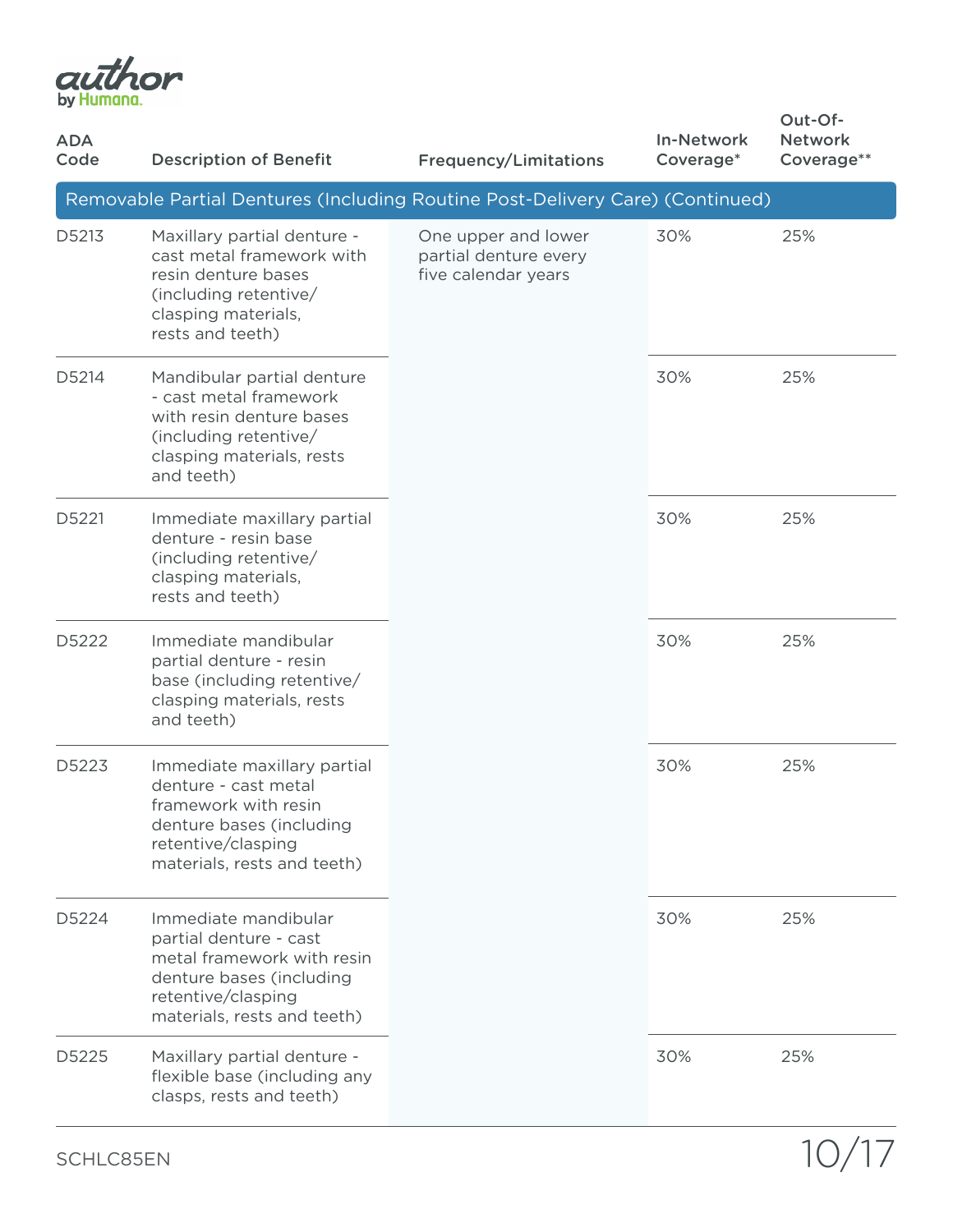

| <b>ADA</b><br>Code | <b>Description of Benefit</b>                                                                                                                          | <b>Frequency/Limitations</b>                                                    | <b>In-Network</b><br>Coverage | Out-Of-<br><b>Network</b><br>Coverage** |
|--------------------|--------------------------------------------------------------------------------------------------------------------------------------------------------|---------------------------------------------------------------------------------|-------------------------------|-----------------------------------------|
|                    | Removable Partial Dentures (Including Routine Post-Delivery Care) (Continued)                                                                          |                                                                                 |                               |                                         |
| D5226              | Mandibular partial denture<br>- flexible base (including<br>any clasps, rests and teeth)                                                               | One upper and lower<br>partial denture every<br>five calendar years             | 30%                           | 25%                                     |
| D5227              | Immediate maxillary<br>partial denture - flexible<br>base (including any clasps,<br>rests and teeth)                                                   |                                                                                 | 30%                           | 25%                                     |
| D5228              | Immediate mandibular<br>partial denture - flexible<br>base (including any clasps,<br>rests and teeth)                                                  |                                                                                 | 30%                           | 25%                                     |
| D5282              | Removable unilateral<br>partial denture - one piece<br>cast metal (including<br>retentive/ clasping<br>materials, rests and teeth),<br>maxillary       |                                                                                 | 30%                           | 25%                                     |
| D5283              | Removable unilateral<br>partial denture - one piece<br>cast metal (including<br>retentive/ clasping<br>materials, rests and teeth),<br>mandibular      |                                                                                 | 30%                           | 25%                                     |
|                    | Other Removable Partial Dentures (Including Routine Post-Delivery Care)                                                                                |                                                                                 |                               |                                         |
| D5284              | Removable unilateral<br>partial denture - one piece<br>flexible base (including<br>retentive/clasping<br>materials, rests and teeth)<br>- per quadrant | One procedure code per<br>quadrant from this group<br>every five calendar years | 30%                           | 25%                                     |
| D5286              | Removable unilateral<br>partial denture - one piece<br>resin (including retentive/<br>clasping materials, rests<br>and teeth) - per quadrant           |                                                                                 | 30%                           | 25%                                     |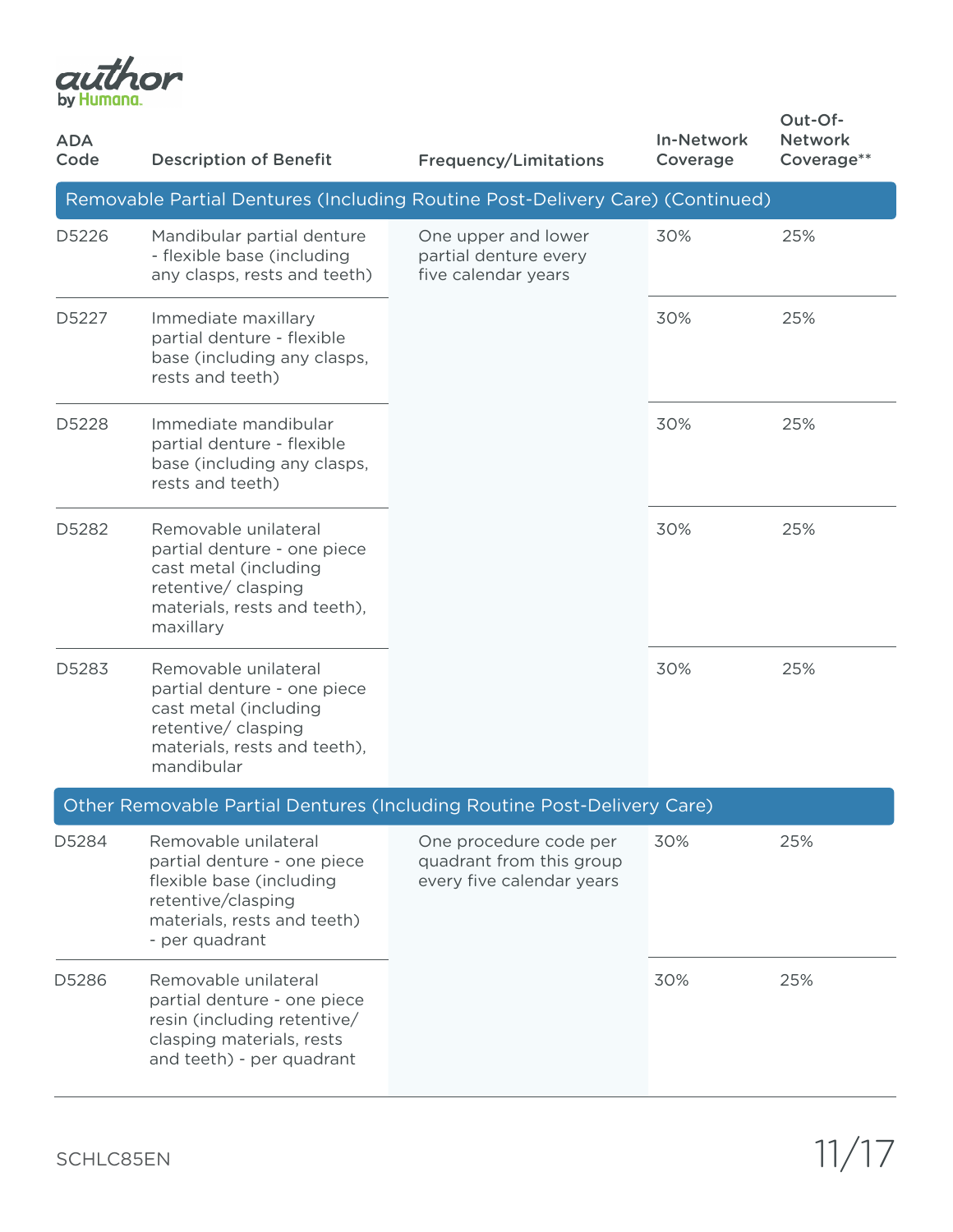

| <b>ADA</b><br>Code | <b>Description of Benefit</b>                                               | <b>Frequency/Limitations</b>                               | <b>In-Network</b><br>Coverage* | Out-Of-<br><b>Network</b><br>Coverage** |
|--------------------|-----------------------------------------------------------------------------|------------------------------------------------------------|--------------------------------|-----------------------------------------|
|                    | Denture Adjustments (Not Covered If Within Six Months Of Initial Placement) |                                                            |                                |                                         |
| D5410              | Adjust complete denture -<br>maxillary                                      | One procedure code<br>from this group per<br>calendar year | 30%                            | 25%                                     |
| D5411              | Adjust complete denture -<br>mandibular                                     |                                                            | 30%                            | 25%                                     |
| D5421              | Adjust partial denture -<br>maxillary                                       |                                                            | 30%                            | 25%                                     |
| D5422              | Adjust partial denture -<br>mandibular                                      |                                                            | 30%                            | 25%                                     |
|                    | Repairs To Dentures                                                         |                                                            |                                |                                         |
| D5511              | Repair broken complete<br>denture base, mandibular                          | One procedure code<br>from this group per<br>calendar year | 30%                            | 25%                                     |
| D5512              | Repair broken complete<br>denture base, maxillary                           |                                                            | 30%                            | 25%                                     |
| D5520              | Replace missing or broken<br>teeth - complete denture<br>(each tooth)       |                                                            | 30%                            | 25%                                     |
| D5611              | Repair resin partial<br>denture base, mandibular                            |                                                            | 30%                            | 25%                                     |
| D5612              | Repair resin partial<br>denture base, maxillary                             |                                                            | 30%                            | 25%                                     |
| D5621              | Repair cast partial<br>framework, mandibular                                |                                                            | 30%                            | 25%                                     |
| D5622              | Repair cast partial<br>framework, maxillary                                 |                                                            | 30%                            | 25%                                     |
| D5630              | Repair or replace broken<br>retentive/clasping materials<br>- per tooth     |                                                            | 30%                            | 25%                                     |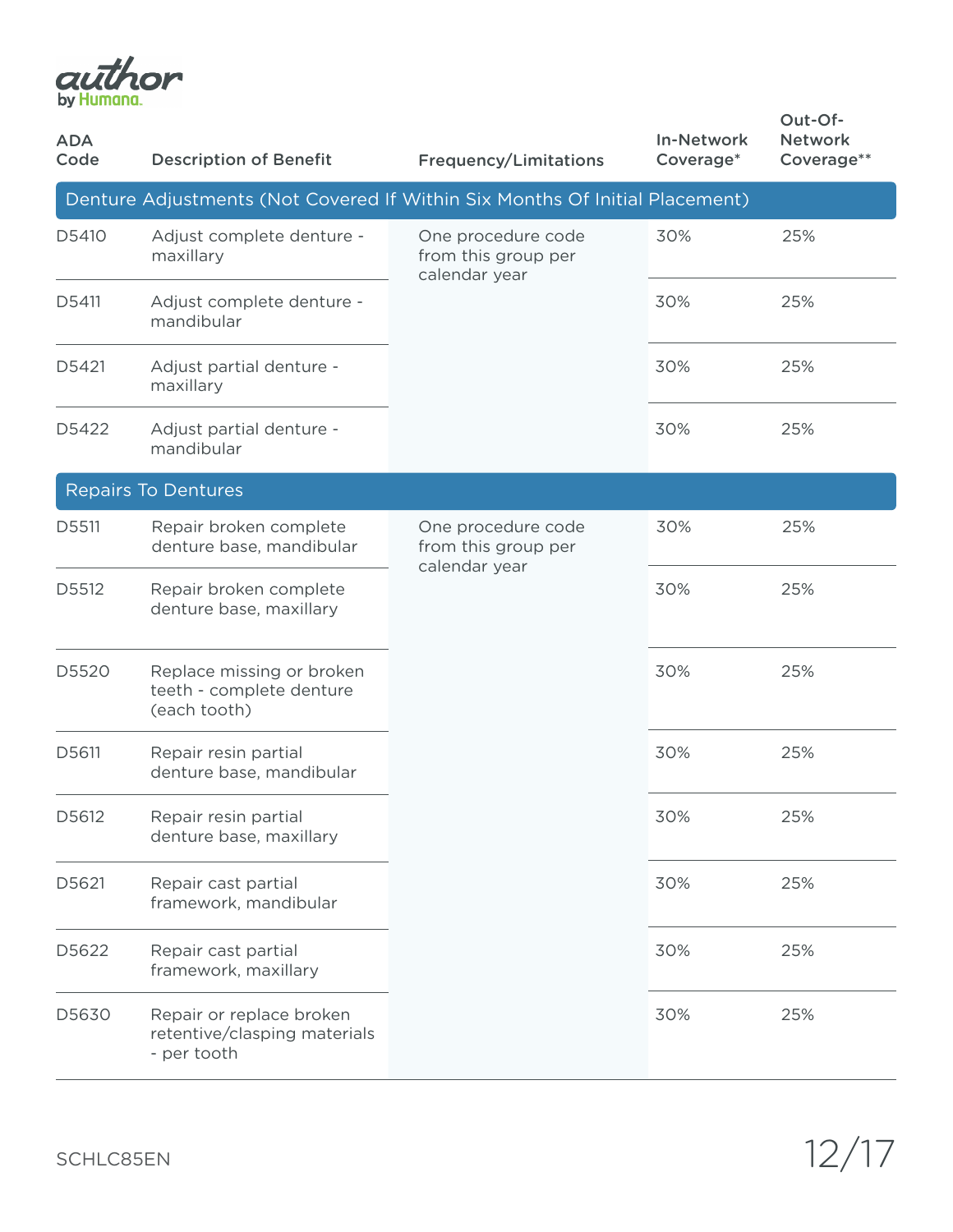

| <b>ADA</b><br>Code | <b>Description of Benefit</b>                                                               | <b>Frequency/Limitations</b>                               | <b>In-Network</b><br>Coverage* | Out-Of-<br><b>Network</b><br>Coverage** |
|--------------------|---------------------------------------------------------------------------------------------|------------------------------------------------------------|--------------------------------|-----------------------------------------|
|                    | Repairs To Dentures (Continued)                                                             |                                                            |                                |                                         |
| D5640              | Replace broken teeth -<br>per tooth                                                         | One procedure code<br>from this group per<br>calendar year | 30%                            | 25%                                     |
| D5650              | Add tooth to existing<br>partial denture                                                    |                                                            | 30%                            | 25%                                     |
| D5660              | Add clasp to existing partial<br>denture - per tooth                                        |                                                            | 30%                            | 25%                                     |
| D5670              | Replace all teeth and acrylic<br>on cast metal framework<br>(maxillary)                     |                                                            | 30%                            | 25%                                     |
| D5671              | Replace all teeth and acrylic<br>on cast metal framework<br>(mandibular)                    |                                                            | 30%                            | 25%                                     |
|                    | Dentures Rebase (Not Covered If Within Six Months Of Initial Placement)                     |                                                            |                                |                                         |
| D5710              | Rebase complete<br>maxillary denture                                                        | One procedure code<br>from this group per<br>calendar year | 30%                            | 25%                                     |
| D5711              | Rebase complete<br>mandibular denture                                                       |                                                            | 30%                            | 25%                                     |
| D5720              | Rebase maxillary<br>partial denture                                                         |                                                            | 30%                            | 25%                                     |
| D5721              | Rebase mandibular<br>partial denture                                                        |                                                            | 30%                            | 25%                                     |
| D5725              | Rebase hybrid prosthesis                                                                    |                                                            | 30%                            | 25%                                     |
|                    | Denture Reline (Not Allowed On Spare Dentures Or If Within Six Months Of Initial Placement) |                                                            |                                |                                         |
| D5730              | Reline complete maxillary<br>denture (direct)                                               | One procedure code<br>from this group per<br>calendar year | 30%                            | 25%                                     |
| D5731              | Reline complete<br>mandibular denture (direct)                                              |                                                            | 30%                            | 25%                                     |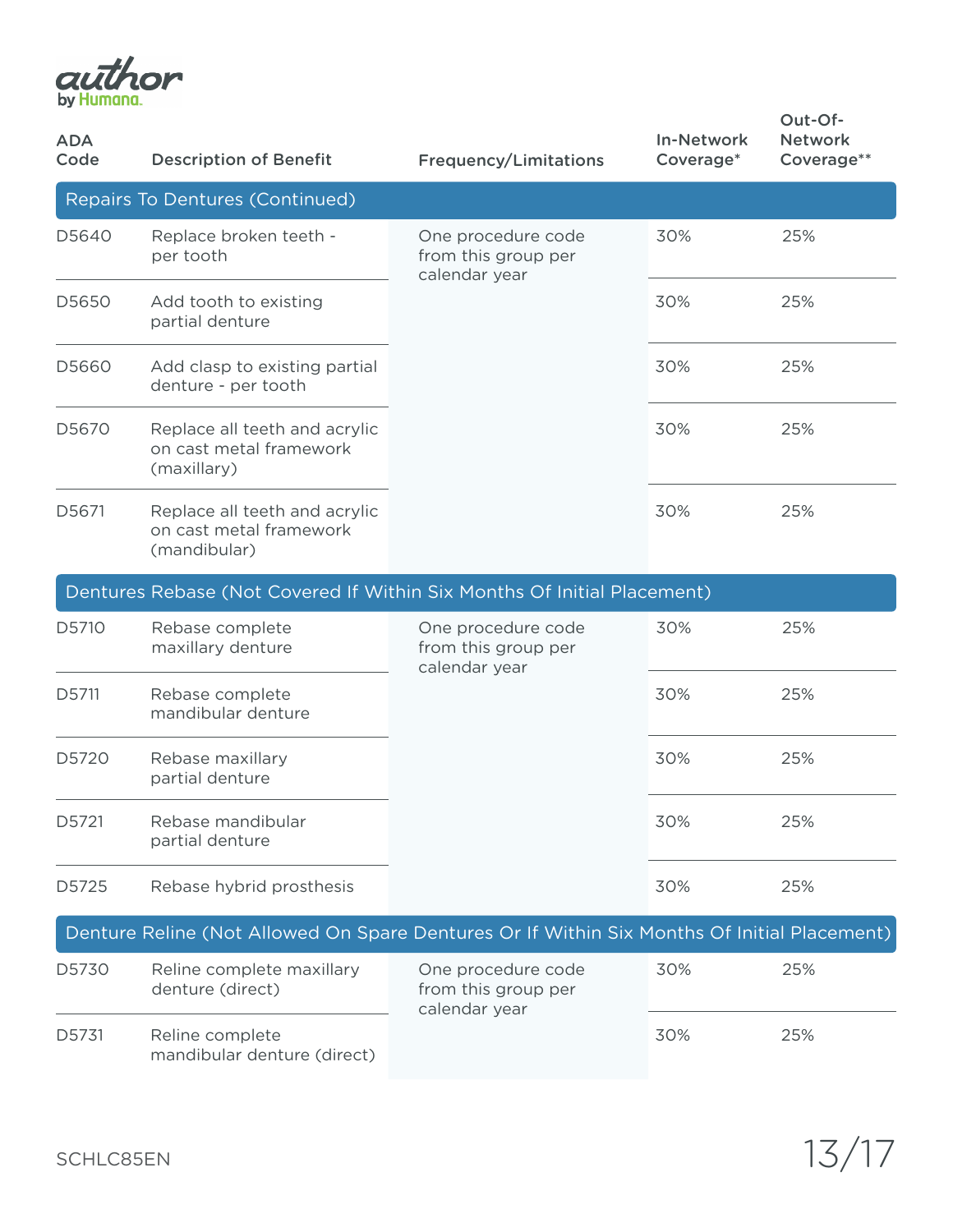

| <b>ADA</b><br>Code  | <b>Description of Benefit</b>                                                               | <b>Frequency/Limitations</b>                                | <b>In-Network</b><br>Coverage* | Out-Of-<br><b>Network</b><br>Coverage** |
|---------------------|---------------------------------------------------------------------------------------------|-------------------------------------------------------------|--------------------------------|-----------------------------------------|
| (Continued)         | Denture Reline (Not Allowed On Spare Dentures Or If Within Six Months Of Initial Placement) |                                                             |                                |                                         |
| D5740               | Reline maxillary partial<br>denture (direct)                                                | One procedure code<br>from this group per<br>calendar year  | 30%                            | 25%                                     |
| D5741               | Reline mandibular partial<br>denture (direct)                                               |                                                             | 30%                            | 25%                                     |
| D5750               | Reline complete maxillary<br>denture (indirect)                                             |                                                             | 30%                            | 25%                                     |
| D5751               | Reline complete mandibular<br>denture (indirect)                                            |                                                             | 30%                            | 25%                                     |
| D5760               | Reline maxillary partial<br>denture (indirect)                                              |                                                             | 30%                            | 25%                                     |
| D5761               | Reline mandibular partial<br>denture (indirect)                                             |                                                             | 30%                            | 25%                                     |
| D5765               | Soft liner for complete or<br>partial removable denture<br>(indirect)                       |                                                             | 30%                            | 25%                                     |
|                     | Tissue Conditioning (Not Covered If Within Six Months Of Initial Placement)                 |                                                             |                                |                                         |
| D5850               | Tissue conditioning,<br>maxillary                                                           | One procedure code<br>from this group per<br>calendar year  | 30%                            | 25%                                     |
| D5851               | Tissue conditioning,<br>mandibular                                                          |                                                             | 30%                            | 25%                                     |
| <b>Oral Surgery</b> |                                                                                             |                                                             |                                |                                         |
| D7220               | Removal of impacted tooth<br>- soft tissue                                                  | Two procedure codes<br>from this group per<br>calendar year | 30%                            | 25%                                     |
| D7230               | Removal of impacted tooth<br>- partially bony                                               |                                                             | 30%                            | 25%                                     |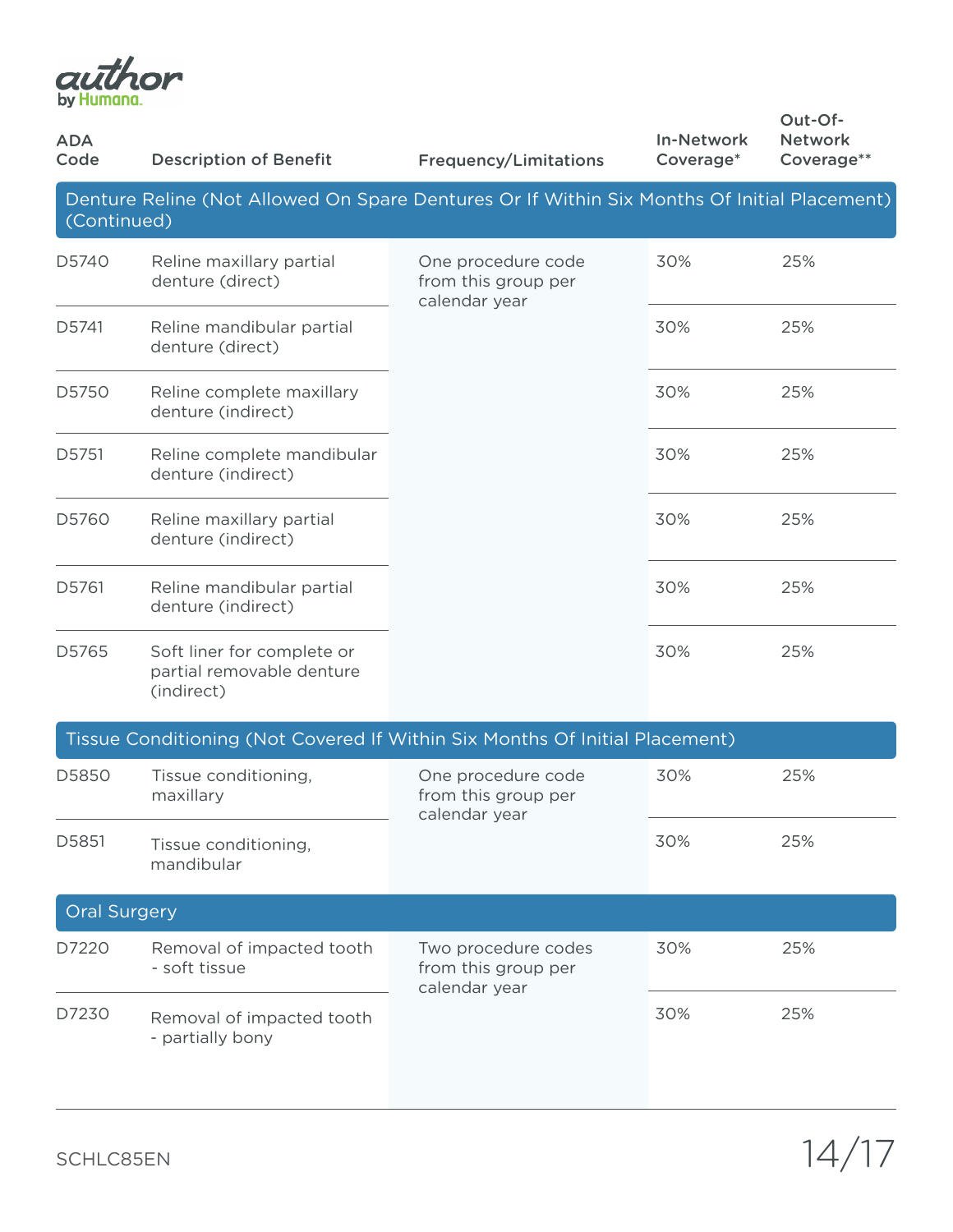

| <b>ADA</b><br>Code | <b>Description of Benefit</b>                                                                                 | <b>Frequency/Limitations</b>                                | <b>In-Network</b><br>Coverage* | Out-Of-<br><b>Network</b><br>Coverage** |
|--------------------|---------------------------------------------------------------------------------------------------------------|-------------------------------------------------------------|--------------------------------|-----------------------------------------|
|                    | Oral Surgery (Continued)                                                                                      |                                                             |                                |                                         |
| D7240              | Removal of impacted tooth<br>- completely bony                                                                | Two procedure codes<br>from this group per<br>calendar year | 30%                            | 25%                                     |
| D7250              | Removal of residual tooth<br>roots (cutting procedure)                                                        |                                                             | 30%                            | 25%                                     |
| D7270              | Tooth re-implantation<br>and/or stabilization of<br>accidentally evulsed or<br>displaced tooth                |                                                             | 30%                            | 25%                                     |
| D7280              | Exposure of an<br>unerupted tooth                                                                             |                                                             | 30%                            | 25%                                     |
| D7285              | Incisional biopsy of oral<br>tissue - hard (bone, tooth)                                                      |                                                             | 30%                            | 25%                                     |
| D7286              | Incisional biopsy of<br>oral tissue - soft                                                                    |                                                             | 30%                            | 25%                                     |
| D7287              | Exfoliative cytological<br>sample collection                                                                  |                                                             | 30%                            | 25%                                     |
| D7288              | Brush biopsy -<br>transepithelial sample<br>collection                                                        |                                                             | 30%                            | 25%                                     |
| D7310              | Alveoloplasty in conjunction<br>with extractions - four or<br>more teeth or tooth spaces,<br>per quadrant     |                                                             | 30%                            | 25%                                     |
| D7311              | Alveoloplasty in conjunction<br>with extractions - one to<br>three teeth or tooth spaces,<br>per quadrant     |                                                             | 30%                            | 25%                                     |
| D7320              | Alveoloplasty not in<br>conjunction with extractions<br>- four or more teeth or<br>tooth spaces, per quadrant |                                                             | 30%                            | 25%                                     |

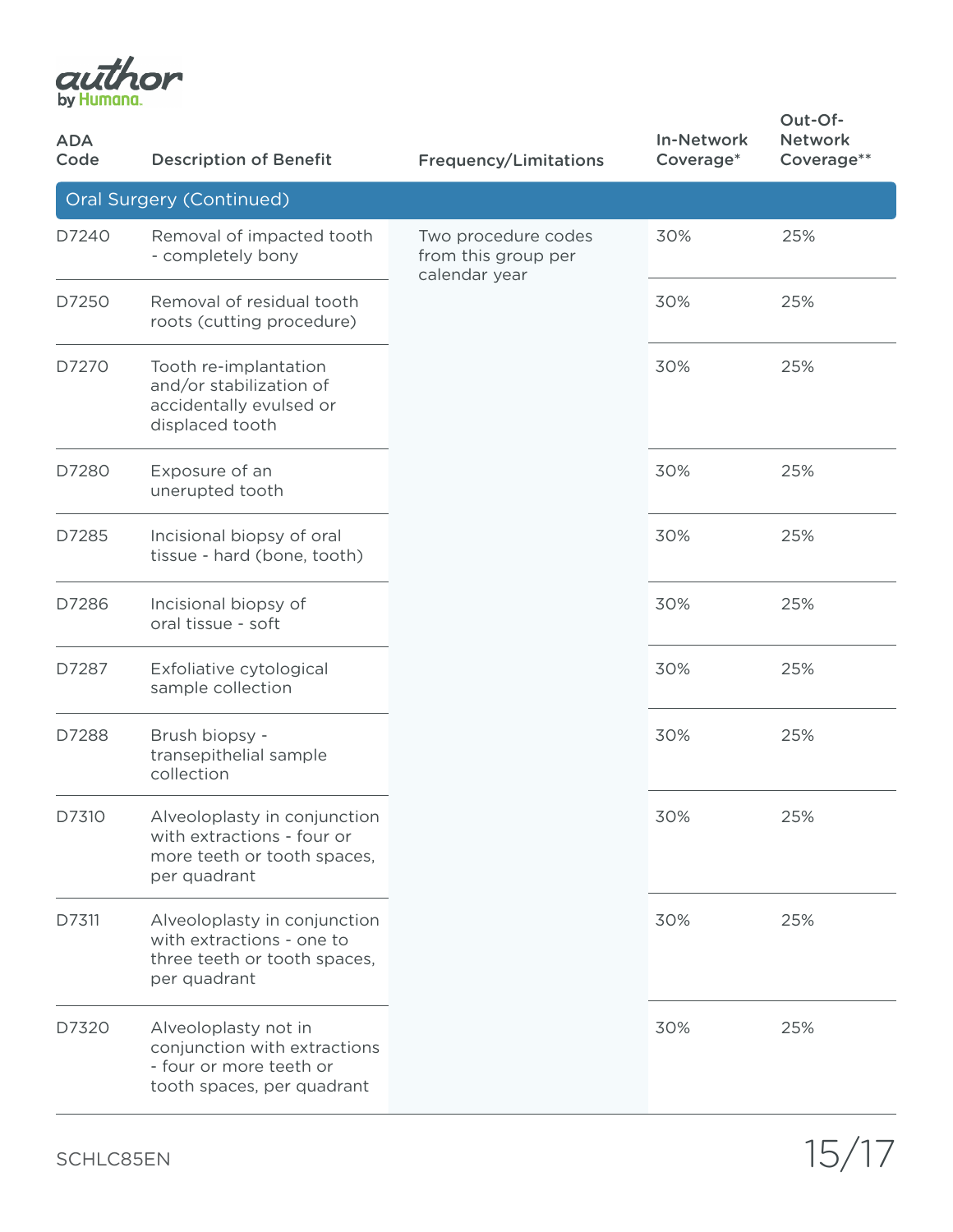

| <b>ADA</b><br>Code       | <b>Description of Benefit</b>                                                                                    | <b>Frequency/Limitations</b>                                | <b>In-Network</b><br>Coverage* | Out-Of-<br><b>Network</b><br>Coverage** |  |  |
|--------------------------|------------------------------------------------------------------------------------------------------------------|-------------------------------------------------------------|--------------------------------|-----------------------------------------|--|--|
| Oral Surgery (Continued) |                                                                                                                  |                                                             |                                |                                         |  |  |
| D7321                    | Alveoloplasty not in<br>conjunction with<br>extractions - one to three<br>teeth or tooth spaces, per<br>quadrant | Two procedure codes<br>from this group per<br>calendar year | 30%                            | 25%                                     |  |  |
| D7410                    | Excision of benign lesion<br>up to 1.25 cm                                                                       |                                                             | 30%                            | 25%                                     |  |  |
| D7411                    | Excision of benign lesion<br>greater than 1.25 cm                                                                |                                                             | 30%                            | 25%                                     |  |  |
| D7412                    | Excision of benign<br>lesion, complicated                                                                        |                                                             | 30%                            | 25%                                     |  |  |
| D7450                    | Removal of benign<br>odontogenic cyst or<br>tumor - lesion diameter<br>up to 1.25 cm                             |                                                             | 30%                            | 25%                                     |  |  |
| D7451                    | Removal of benign<br>odontogenic cyst or<br>tumor - lesion diameter<br>greater than 1.25 cm                      |                                                             | 30%                            | 25%                                     |  |  |
| D7460                    | Removal of benign<br>nonodontogenic cyst or<br>tumor - lesion diameter up<br>to 1.25 cm                          |                                                             | 30%                            | 25%                                     |  |  |
| D7461                    | Removal of benign<br>nonodontogenic cyst or<br>tumor - lesion diameter<br>greater than 1.25 cm                   |                                                             | 30%                            | 25%                                     |  |  |
| D7510                    | Incision and drainage<br>of abscess - intraoral<br>soft tissue                                                   |                                                             | 30%                            | 25%                                     |  |  |